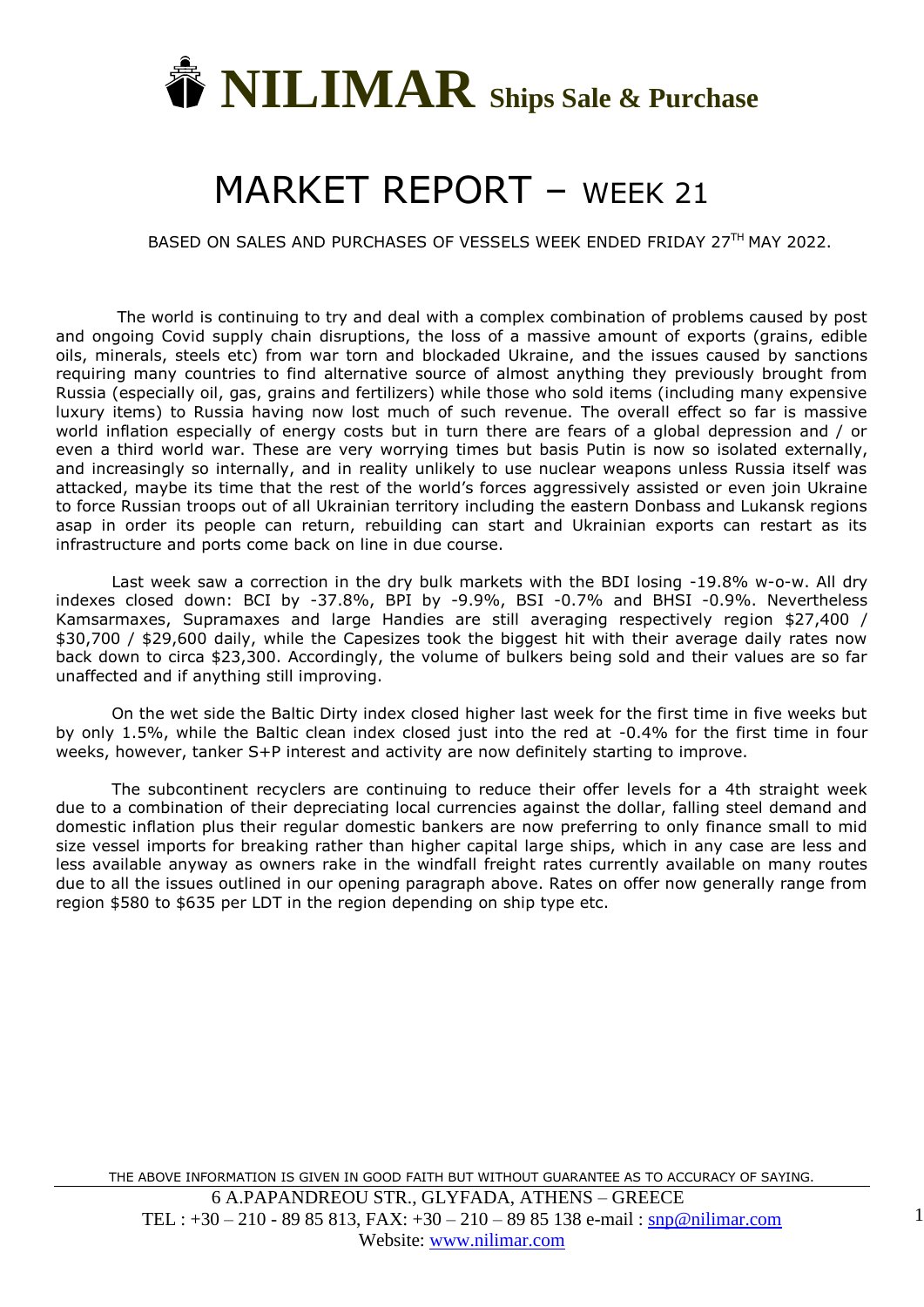## **NILIMAR Ships Sale & Purchase**

|                                   |            |                             | <b>SECOND-HAND SALES TANKERS</b> |               |                        |                                  |                                                                     |
|-----------------------------------|------------|-----------------------------|----------------------------------|---------------|------------------------|----------------------------------|---------------------------------------------------------------------|
| <b>VESSEL'S NAME</b>              | <b>DWT</b> | <b>YEAR</b><br><b>BUILT</b> | <b>YARD</b>                      | <b>COATED</b> | <b>PRICE</b><br>USD \$ | <b>BUYERS</b>                    | <b>COMMENTS</b>                                                     |
| <b>NEPTUN</b>                     | 307,284    | 2007                        | <b>DALIAN, CHINA</b>             | N/A           | 30.80M                 | <b>FAR EASTERN</b>               | <b>ENBLOC</b><br><b>SS DUE 07/22</b>                                |
| <b>NUCLEUS</b>                    | 307,284    | 2007                        | <b>DALIAN, CHINA</b>             | N/A           | 30.80M                 |                                  | <b>SS DUE 10/22</b>                                                 |
| <b>NEW TALISMAN</b>               | 296,068    | 2009                        | <b>BOHAI, CHINA</b>              | N/A           | 37.30M                 | <b>DUBAI BASED</b><br>(GCC FUEL) |                                                                     |
| <b>17 FEBRUARY</b>                | 160,391    | 2008                        | <b>SAMSUNG, S. KOREA</b>         | N/A           | 46.00M                 | <b>GREEK</b><br>(BRAVE)          | <b>ENBLOC</b>                                                       |
| <b>LIBYA</b>                      | 159,233    | 2007                        | <b>HYUNDAI, S. KOREA</b>         | N/A           |                        |                                  |                                                                     |
| <b>MITERA MARIGO</b>              | 105,495    | 2007                        | SUMITOMO, JAPAN                  | <b>EPOXY</b>  | 24.95M                 | <b>UNDISCLOSED</b>               |                                                                     |
| <b>BW ORINOCO</b>                 | 76,580     | 2007                        | <b>DALIAN, CHINA</b>             | <b>EPOXY</b>  | 12.00M                 | <b>GERMAN (CST)</b>              | <b>ENBLOC</b><br><b>CPP</b><br><b>SS DUE 08/22</b>                  |
| <b>BW LENA</b>                    | 76,578     | 2007                        | <b>DALIAN, CHINA</b>             | <b>EPOXY</b>  | 12.00M                 |                                  | <b>SS DUE 11/22</b>                                                 |
| <b>ELEKTRA</b>                    | 52,422     | 2012                        | <b>GUANGZHOU, CHINA</b>          | <b>EPOXY</b>  | 18.00M                 | <b>MIDDLE</b><br><b>EASTERN</b>  | <b>SS DUE 09/22</b><br><b>DPP</b><br><b>DEEPWELL</b>                |
| <b>JAL SASVATA</b>                | 46,590     | 2009                        | NAIKAI ZOSEN, JAPAN              | <b>EPOXY</b>  | 17.00M                 | <b>UNDISCLOSED</b>               | <b>DD DUE 08/22</b><br><b>BWTS FITTED</b><br>CPP<br><b>PUMPROOM</b> |
| <b>VALLE DI</b><br><b>NAVARRA</b> | 42,721     | 2002                        | HYUNDAI, S. KOREA                | <b>EPOXY</b>  | 6.10M                  | <b>MIDDLE</b><br><b>EASTERN</b>  | <b>SS DUE 07/22</b><br><b>CPP</b><br><b>DEEPWELL</b>                |
| <b>BALTIC</b><br><b>COMMANDER</b> | 37,418     | 2000                        | HYUNDAI, S. KOREA                | <b>EPOXY</b>  | 5.80M                  | <b>TURKISH</b>                   | CPP<br><b>DEEPWELL</b>                                              |
| <b>PANGNIU</b>                    | 24,202     | 2017                        | COSCO DALIAN, CHINA              | <b>EPOXY</b>  | 20.60M                 | <b>GREEK</b>                     | <b>BWTS FITTED</b><br><b>PUMPROOM</b>                               |
| <b>MEHMET A</b>                   | 20,522     | 2011                        | <b>TURKER GEMI, TURKEY</b>       | MARINELINE    | 10.00M                 | <b>UNDISCLOSED</b>               | <b>BWTS FITTED</b>                                                  |
|                                   |            |                             |                                  |               |                        |                                  |                                                                     |

| <b>SECOND-HAND GAS</b> |            |                             |                   |            |                        |                    |                                           |  |  |  |  |
|------------------------|------------|-----------------------------|-------------------|------------|------------------------|--------------------|-------------------------------------------|--|--|--|--|
| <b>VESSEL'S NAME</b>   | <b>DWT</b> | <b>YEAR</b><br><b>BUILT</b> | <b>YARD</b>       | <b>CBM</b> | <b>PRICE</b><br>USD \$ | <b>BUYERS</b>      | <b>COMMENTS</b>                           |  |  |  |  |
| <b>COUGAR</b>          | 54,450     | 2015                        | HYUNDAI, S. KOREA | 82,320     | 70.00M                 | <b>JAPANESE</b>    | <b>SALE &amp; LEASEBACK</b><br>10YRS      |  |  |  |  |
| <b>JAG VIJAYA</b>      | 26,897     | 1997                        | MITSUBISHI, JAPAN | 34,712     | 9.50M                  | <b>CHINESE</b>     | <b>SS DUE 07/22</b>                       |  |  |  |  |
| MARIGOLA               | 17,779     | 1999                        | SESTRI, ITALY     | 17,559     | 8.20M                  | <b>UNDISCLOSED</b> | <b>DD DUE 09/22</b><br><b>BWTS FITTED</b> |  |  |  |  |

| <b>DEMOLITION</b> |                               |            |                             |            |                        |                    |                 |  |  |  |  |
|-------------------|-------------------------------|------------|-----------------------------|------------|------------------------|--------------------|-----------------|--|--|--|--|
| <b>TYPE</b>       | <b>VESSEL'S NAME</b>          | <b>DWT</b> | <b>YEAR</b><br><b>BUILT</b> | <b>LDT</b> | <b>PRICE</b><br>USD/LT | <b>DESTINATION</b> | <b>COMMENTS</b> |  |  |  |  |
| <b>TANK</b>       | KARADENIZ POWERSHIP EROLO BEY | 4,621      | 1991                        | . .922     | 270                    | <b>INDIA</b>       |                 |  |  |  |  |

|             | <b>NEWBUILDINGS</b> |             |                   |                          |                   |              |      |  |  |  |  |  |  |
|-------------|---------------------|-------------|-------------------|--------------------------|-------------------|--------------|------|--|--|--|--|--|--|
| <b>TYPE</b> | <b>SIZE</b>         | <b>DELY</b> | <b>YARD</b>       | <b>PRICE</b><br>USD \$   | <b>BUYERS</b>     | <b>UNITS</b> | OPT. |  |  |  |  |  |  |
| LNG.        | 175,000CBM          | 2025-2026   | JIANGNAN SHIPYARD | 217.00M                  | <b>ADNOC</b>      | 4            |      |  |  |  |  |  |  |
| <b>VLGC</b> | 86,700CBM           | 2025        | KAWASAKI          | $\overline{\phantom{0}}$ | KUMIAI NAVIGATION | -            |      |  |  |  |  |  |  |

| <b>INDEX</b> | $\mathbf{u}$ | <b>YEAR</b><br>. AS' | <b>YEARLY LOW</b> | <b>'EARLY HIGH</b> | <b>YEARLY AVERAGE</b> |
|--------------|--------------|----------------------|-------------------|--------------------|-----------------------|
| <b>BDTI</b>  | ----         | 604                  | 58:               |                    | 837                   |
| <b>BCTI</b>  | 1465         | 509                  | 444               | 1448               | 692                   |

THE ABOVE INFORMATION IS GIVEN IN GOOD FAITH BUT WITHOUT GUARANTEE AS TO ACCURACY OF SAYING. 6 A.PAPANDREOU STR., GLYFADA, ATHENS – GREECE TEL : +30 – 210 - 89 85 813, FAX: +30 – 210 – 89 85 138 e-mail : [snp@nilimar.com](mailto:snp@nilimar.com) Website: [www.nilimar.com](http://www.nilimar.com/)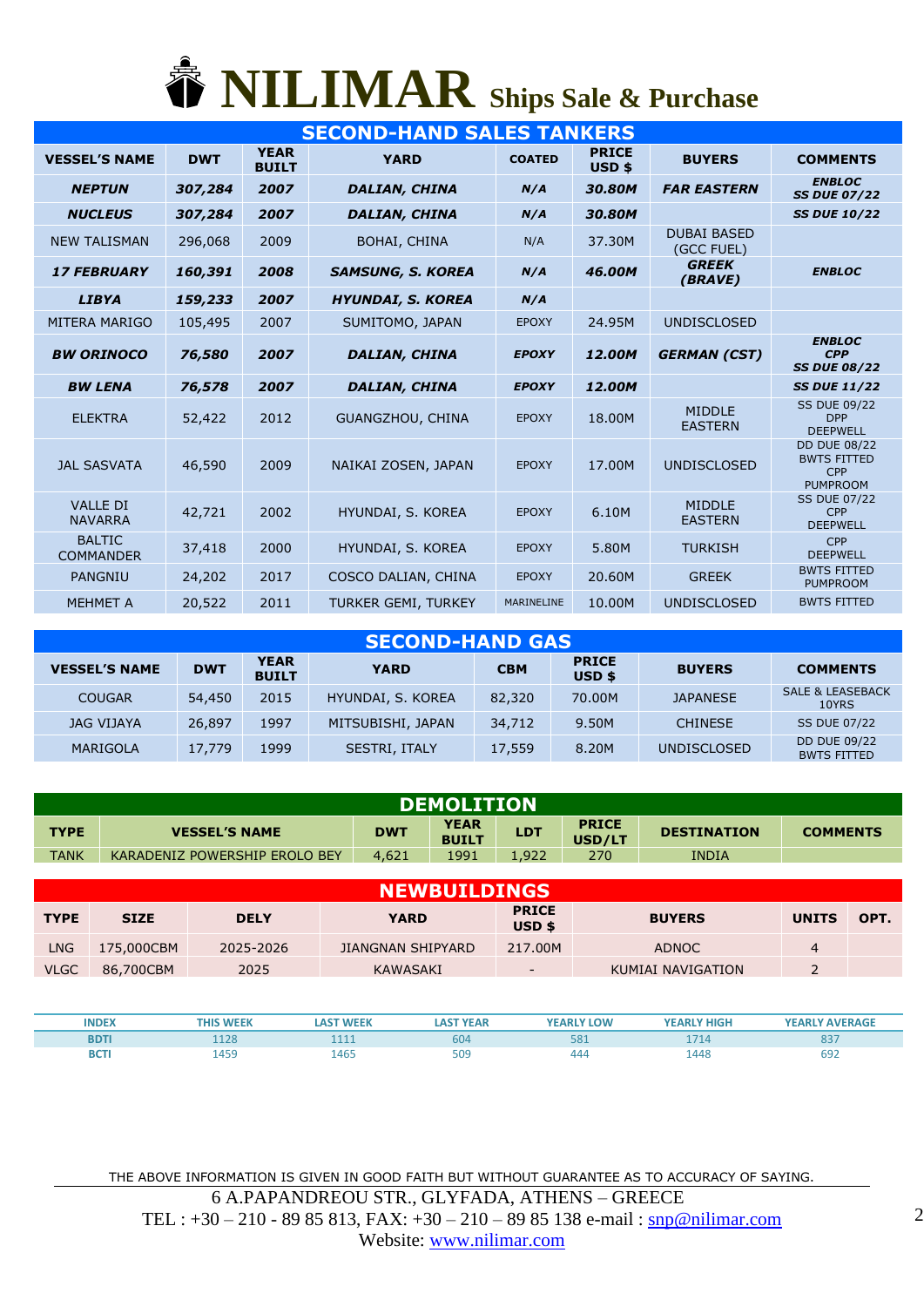## **NILIMAR Ships Sale & Purchase**

| <b>SECOND-HAND BULKERS</b>            |            |                             |                                     |                 |                                   |                                |                                                               |  |  |  |
|---------------------------------------|------------|-----------------------------|-------------------------------------|-----------------|-----------------------------------|--------------------------------|---------------------------------------------------------------|--|--|--|
| <b>VESSEL'S NAME</b>                  | <b>DWT</b> | <b>YEAR</b><br><b>BUILT</b> | <b>YARD</b>                         | <b>GEAR</b>     | <b>PRICE</b><br>USD <sub>\$</sub> | <b>BUYERS</b>                  | <b>COMMENTS</b>                                               |  |  |  |
| <b>MOUNT NEVIS</b>                    | 177,005    | 2005                        | NAMURA, JAPAN                       |                 | 20.50M                            | <b>GREEK</b>                   | <b>SCRUBBER FITTED</b>                                        |  |  |  |
| <b>STELLA FLORA</b>                   | 176,292    | 2012                        | JIANGNAN, CHINA                     |                 | 31.75M                            | <b>GREEK</b><br>(SAFE BULKERS) |                                                               |  |  |  |
| <b>FORMOSABULK</b><br><b>CLEMENT</b>  | 170,085    | 2001                        | IHI, JAPAN                          |                 | 13.80M                            | <b>UNDISCLOSED</b>             | <b>BWTS FITTED</b>                                            |  |  |  |
| <b>MAJULAH</b><br><b>HARBOURFRONT</b> | 81,922     | 2014                        | <b>TSUNEISHI</b><br>ZHOUSHAN, CHINA |                 | 31.50M                            | <b>GREEK</b>                   | <b>ECO</b>                                                    |  |  |  |
| <b>RIO TAMARA</b>                     | 75,610     | 2014                        | TAIZHOU KOUAN,<br><b>CHINA</b>      | <b>GLESS</b>    | 24.00M                            | <b>GERMAN</b>                  | <b>BWTS FITTED</b><br><b>ICE CLASS</b><br><b>DD DUE 07/22</b> |  |  |  |
| <b>ROSCO BANYAN</b>                   | 74,967     | 2010                        | SASEBO HEAVY, JAPAN                 | <b>GLESS</b>    | 24.00M                            | <b>GREEK</b>                   | <b>BWTS FITTED</b>                                            |  |  |  |
| <b>ZHONG LIANG HUA</b><br><b>NAN</b>  | 74,786     | 2001                        | <b>HUDONG, CHINA</b>                | <b>GLESS</b>    | 13.25M                            | <b>UNDISCLOSED</b>             | <b>ENBLOC</b>                                                 |  |  |  |
| <b>ZHONG LIANG HUA</b><br><b>DONG</b> | 46,513     | 2001                        | <b>OSHIMA, JAPAN</b>                | <b>CR 4x30T</b> | 11.90M                            |                                | <b>VIA AUCTION</b>                                            |  |  |  |
| <b>BELPAREIL</b>                      | 63,242     | 2015                        | HANTONG, CHINA                      | <b>CR 4X36T</b> | 29.50M                            | <b>NORWEGIAN</b>               | <b>BWTS FITTED</b><br><b>INCL TC</b>                          |  |  |  |
| YANGZHOU<br><b>CONFIDENCE</b>         | 63,165     | 2017                        | DAYANG, CHINA                       | <b>CR 4X35T</b> | 31.50M                            | <b>UNDISCLOSED</b>             | <b>BWTS FITTED</b>                                            |  |  |  |
| <b>FORTUNE BELL</b>                   | 61,397     | 2020                        | SHIN KURUSHIMA,<br><b>JAPAN</b>     | <b>CR 4x30T</b> | 39.00M                            | <b>UNDISCLOSED</b>             | <b>BWTS FITTED</b>                                            |  |  |  |
| <b>PAVO BRIGHT</b>                    | 61,281     | 2017                        | SHIN KURUSHIMA,<br><b>JAPAN</b>     | <b>CR 4x30T</b> | 33.75M                            | <b>GREEK</b>                   | <b>BWTS FITTED</b>                                            |  |  |  |
| <b>XIN XIANG HAI</b>                  | 56,111     | 2012                        | MITSUI, JAPAN                       | <b>CR 4x30T</b> | 23.50M                            | <b>UNDISCLOSED</b>             | <b>SS DUE</b>                                                 |  |  |  |
| <b>OSIOS DAVID</b>                    | 55,831     | 2012                        | IHI, JAPAN                          | <b>CR 4x30T</b> | 23.00M                            | <b>UNDISCLOSED</b>             | <b>BWTS FITTED</b><br><b>ECO</b>                              |  |  |  |
| <b>STILIANOS K</b>                    | 55,625     | 2010                        | MITSUI, JAPAN                       | <b>CR 4x30T</b> | 21.50M                            | <b>UNDISCLOSED</b>             | <b>DELIVERED</b>                                              |  |  |  |
| <b>EVANS</b>                          | 53,507     | 2009                        | ZHEJIANG NINGBO,<br><b>CHINA</b>    | <b>CR 4x35T</b> | 16.20M                            | <b>UNDISCLOSED</b>             | <b>BWTS FITTED</b>                                            |  |  |  |
| <b>CRESTONE</b>                       | 53,406     | 2009                        | ZHEJIANG FENGHUA,<br><b>CHINA</b>   | <b>CR 4x35T</b> | 16.20M                            | <b>UNDISCLOSED</b>             | <b>BWTS FITTED</b>                                            |  |  |  |
| <b>PRABHU LAL</b>                     | 52,491     | 2004                        | TSUNEISHI, JAPAN                    | <b>CR 4x30T</b> | 16.00M                            | <b>UNDISCLOSED</b>             |                                                               |  |  |  |
| <b>FORTUNE LORD</b>                   | 45,600     | 1997                        | TSUNEISHI, JAPAN                    | <b>CR 4x30T</b> | 7.20M                             | <b>UNDISCLOSED</b>             |                                                               |  |  |  |
| <b>MOLESON</b>                        | 35,723     | 2010                        | SHINAN, S. KOREA                    | <b>CR 4X30T</b> | 17.50M                            | MIDDLE EASTERN                 | <b>BWTS FITTED</b><br><b>LOGS FITTED</b>                      |  |  |  |
| <b>CETUS STAR</b>                     | 33,773     | 2004                        | OSHIMA, JAPAN                       | <b>CR 4X30T</b> | 12.70M                            | <b>CHINESE</b>                 |                                                               |  |  |  |
| <b>CAPE MORETON</b>                   | 32,959     | 2010                        | NANYANG, CHINA                      | <b>CR 4X30T</b> | 15.00M                            | <b>CHINESE</b>                 | <b>BWTS &amp; LOGS</b><br><b>FITTED</b>                       |  |  |  |
| TAN BINH 239                          | 32,912     | 2010                        | ZHEJIANG ZHENXING,<br><b>CHINA</b>  | <b>CR 4x30T</b> | 13.00M                            | <b>UNDISCLOSED</b>             | <b>BWTS FITTED</b><br><b>NON IACS CLASS</b>                   |  |  |  |
| <b>CASSIOPEIA STAR</b>                | 32,328     | 2005                        | NAIKAI ZOSEN, JAPAN                 | <b>CR 4X30T</b> | 13.80M                            | <b>TURKISH</b>                 | <b>OHBS</b><br><b>LOGS FITTED</b><br><b>OHBS</b>              |  |  |  |
| <b>CONCEPTION LIGHT</b>               | 32,256     | 2007                        | KANDA, JAPAN                        | <b>CR 4X30T</b> | 16.00M                            | <b>CHINESE</b>                 | <b>BWTS FITTED</b><br><b>OHBS</b>                             |  |  |  |
| <b>LION</b>                           | 27,917     | 1996                        | NAIKAI ZOSEN, JAPAN                 | <b>CR 4X30T</b> | 8.00M                             | <b>UNDISCLOSED</b>             | <b>LOGS FITTED</b><br><b>BWTS FITTED</b>                      |  |  |  |

| <b>SECOND-HAND TWEEN / MPP / GENERAL CARGO  </b> |            |                             |             |             |                                   |               |                 |  |  |  |
|--------------------------------------------------|------------|-----------------------------|-------------|-------------|-----------------------------------|---------------|-----------------|--|--|--|
| <b>VESSEL'S NAME</b>                             | <b>DWT</b> | <b>YEAR</b><br><b>BUILT</b> | <b>YARD</b> | <b>GEAR</b> | <b>PRICE</b><br>USD <sub>\$</sub> | <b>BUYERS</b> | <b>COMMENTS</b> |  |  |  |
| - NO SALES REPORTED THIS WEEK -                  |            |                             |             |             |                                   |               |                 |  |  |  |

THE ABOVE INFORMATION IS GIVEN IN GOOD FAITH BUT WITHOUT GUARANTEE AS TO ACCURACY OF SAYING. 6 A.PAPANDREOU STR., GLYFADA, ATHENS – GREECE TEL :  $+30 - 210 - 8985813$ , FAX:  $+30 - 210 - 8985138$  e-mail : [snp@nilimar.com](mailto:snp@nilimar.com) Website: [www.nilimar.com](http://www.nilimar.com/)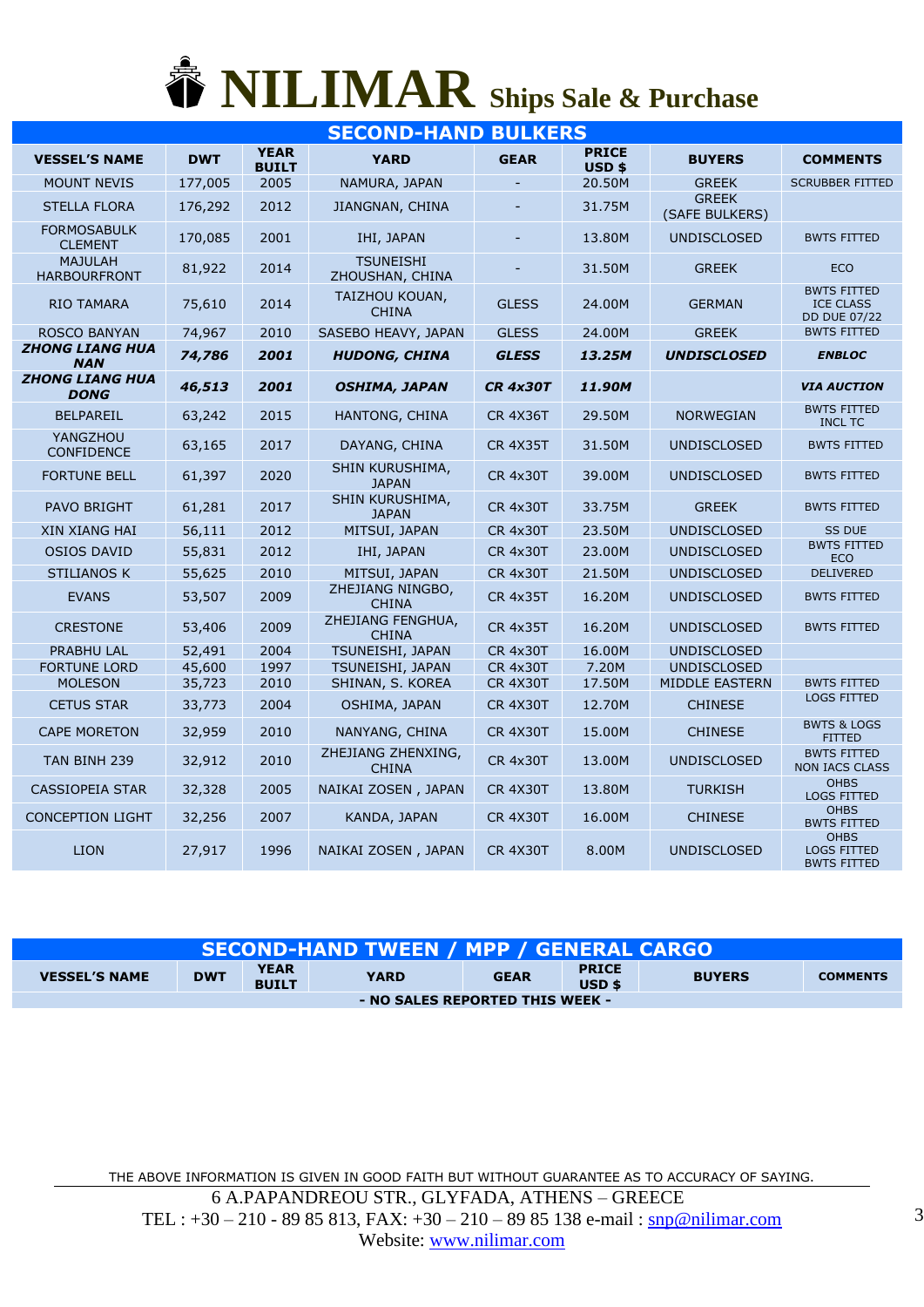

| <b>DEMOLITION</b>                                                                                                                                                 |                |        |      |      |     |       |                                |  |  |  |
|-------------------------------------------------------------------------------------------------------------------------------------------------------------------|----------------|--------|------|------|-----|-------|--------------------------------|--|--|--|
| <b>YEAR</b><br><b>PRICE</b><br><b>LDT</b><br><b>TYPE</b><br><b>DWT</b><br><b>VESSEL'S NAME</b><br><b>DESTINATION</b><br><b>COMMENTS</b><br>USD/LT<br><b>BUILT</b> |                |        |      |      |     |       |                                |  |  |  |
| <b>BULK</b>                                                                                                                                                       | <b>AVIATOR</b> | 18,957 | 2007 | 4681 | 580 | INDIA | UNDER TOW IN DAMAGED CONDITION |  |  |  |

|             | <b>NEWBUILDINGS</b> |             |                     |                                   |               |              |      |  |  |  |  |  |  |
|-------------|---------------------|-------------|---------------------|-----------------------------------|---------------|--------------|------|--|--|--|--|--|--|
| <b>TYPE</b> | <b>SIZE</b>         | <b>DELY</b> | <b>YARD</b>         | <b>PRICE</b><br>USD <sub>\$</sub> | <b>BUYERS</b> | <b>UNITS</b> | OPT. |  |  |  |  |  |  |
| <b>BULK</b> | 64,000DWT           | H1 2024     | <b>YAMIC</b>        | 35.00M                            | CHELLARAM     |              |      |  |  |  |  |  |  |
| <b>BULK</b> | 62,900DWT           | 2024-2025   | OSHIMA SHIPBUILDING | ۰.                                | <b>MITSUI</b> |              |      |  |  |  |  |  |  |

| <b>INDEX</b> | <b>THIS WEEK</b> | <b>LAST WEEK</b> | <b>LAST YEAR</b> | <b>YEARLY LOW</b> | <b>YEARLY HIGH</b> | <b>YEARLY AVERAGE</b> |
|--------------|------------------|------------------|------------------|-------------------|--------------------|-----------------------|
| <b>BDI</b>   | 2681             | 3344             | 2596             | 1381              | 5526               | 3006                  |
| <b>BCI</b>   | 2818             | 4526             | 3089             | 891               | 10112              | 3753                  |
| <b>BPI</b>   | 3048             | 3382             | 2760             | 1796              | 4327               | 3189                  |
| <b>BSI</b>   | 2796             | 2816             | 2504             | 1594              | 3584               | 2731                  |
| <b>BHSI</b>  | 1647             | 1662             | 1343             | 990               | 2057               | 1602                  |